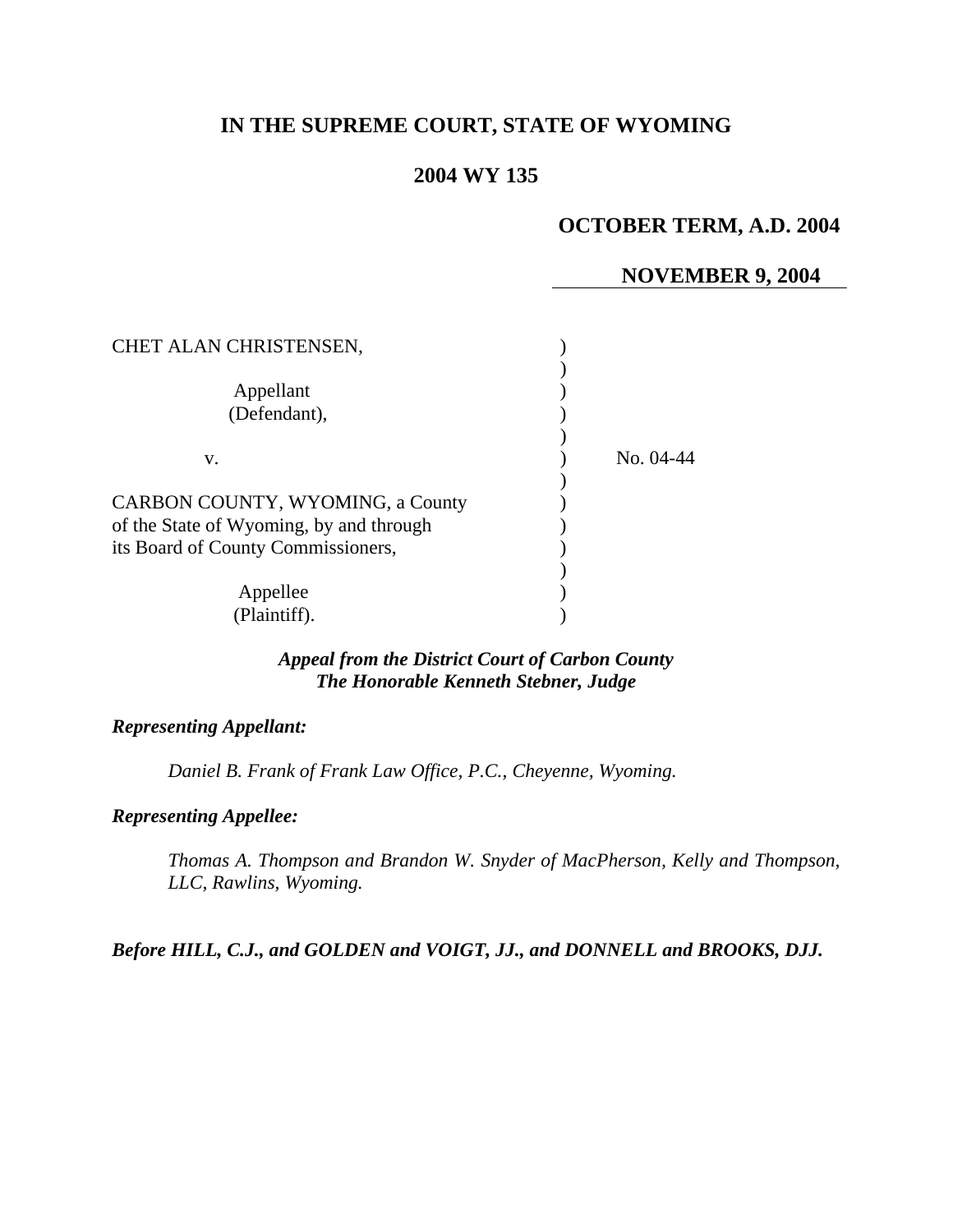### **BROOKS, District Judge.**

[¶1] This case was brought by the appellee, Carbon County, Wyoming (Carbon County), against the appellant, Chet Alan Christensen (Christensen), alleging that Christensen was in violation of certain Carbon County zoning resolutions. Carbon County sought injunctive relief as well as the imposition of civil fines against Christensen for keeping a junkyard and an illegal residence on his property. After some limited discovery, the district court granted Carbon County's motion for summary judgment and enjoined Christensen from further zoning violations and assessed monetary penalties.

### *ISSUE*

[¶2] The issue now before this Court is whether there were genuine issues of material fact as to the existence of a junkyard and illegal residence that precluded summary judgment. We find that issues of fact do exist and reverse and remand.

### *FACTS*

[¶3] Christensen purchased a sixteen-acre tract of land in Carbon County in April of 2000. The land had been zoned as ranching, agricultural, and mining under the Carbon County Zoning Resolution of 1972. The subject property is separate and apart from Christensen's residence in Saratoga.

[¶4] In 2001 and 2002, Carbon County notified Christensen that he was in violation of the zoning resolution in two particulars. First, it was alleged that Christensen had a junkyard on the property. Second, Carbon County contended that Christensen had a residence on the property that was unrelated to ranching or agriculture and was therefore prohibited by the zoning requirements.

[¶5] The factual record is comprised primarily of Christensen's deposition and the cease and desist letters to Christensen from Carbon County. The deposition of Christensen indicates that he did have items on the property such as old water heaters and scrap iron that could properly be described as junk. Christensen's sworn testimony also discloses that he had a shed on the property that had water and electricity, but no septic or toilet facilities. Christensen's father stayed in the shed on occasion for up to two weeks at a time in the summer.

[¶6] On March 7, 2002, Carbon County sent a letter to Christensen requiring him to remove the junk from the property and remove the residential building (shed) from the property or face legal action. Christensen's response was unsatisfactory to Carbon County, and on May 31, 2002, Carbon County filed suit alleging zoning violations pertaining to the junkyard and illegal residence. Carbon County, thereafter, filed a motion for summary judgment attaching Christensen's deposition. Christensen, who was then appearing *pro se*, filed a two-page brief without any supporting affidavits.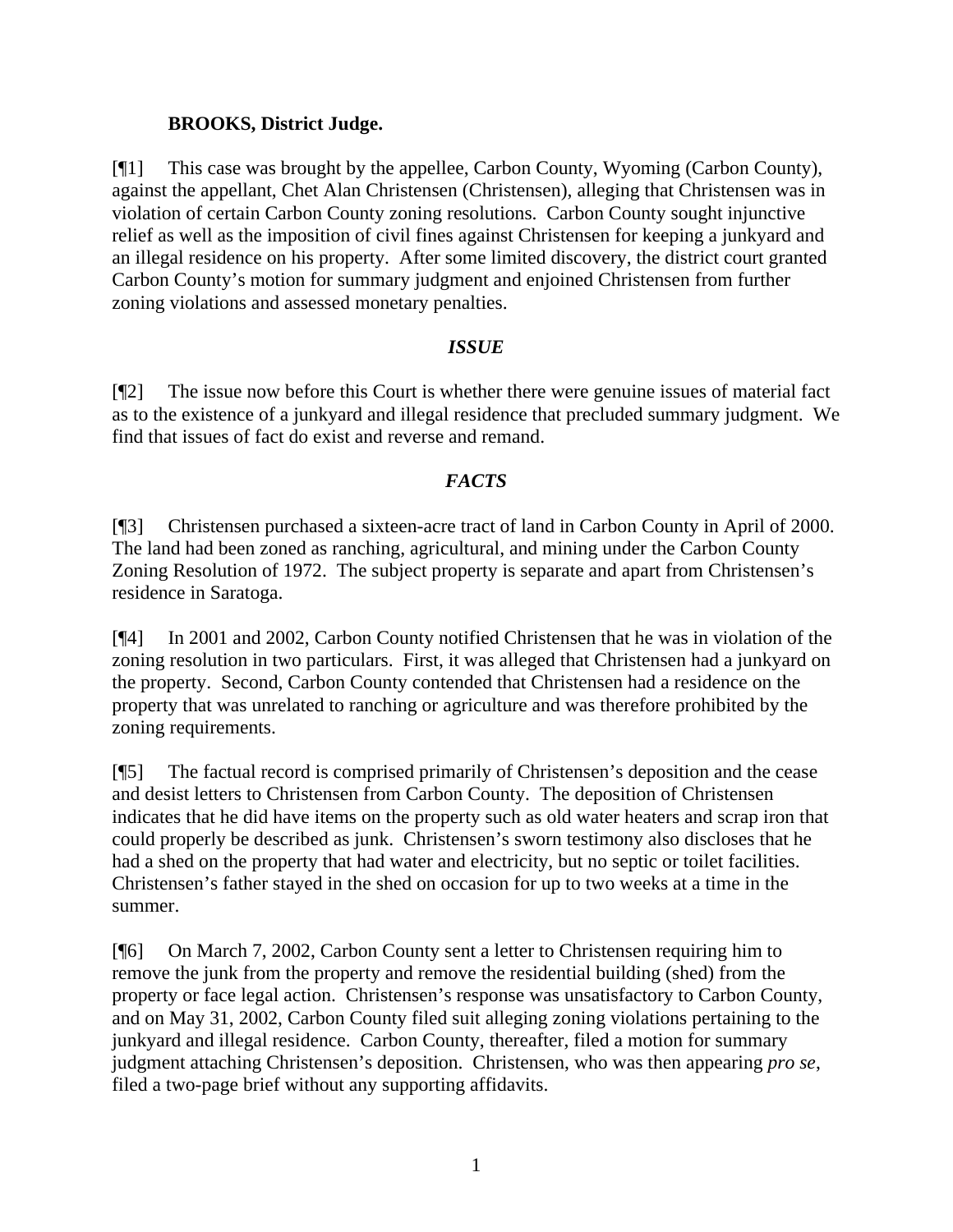[¶7] The district court granted Carbon County's motion, finding that the shed was an impermissible residence and that part of Christensen's property was a junkyard in violation of the Carbon County zoning resolution. The district court, therefore, issued an injunction prohibiting the illegal residential use and requiring immediate removal of the shed and the accumulation of junk. At a separate hearing, the district court imposed civil penalties totaling \$39,000.00, but suspended \$29,000.00 if Christensen immediately complied with the district court's injunction.

#### *STANDARD OF REVIEW*

[¶8] Summary judgment is appropriate when no genuine issue exists as to any material fact and the moving party is entitled to judgment as a matter of law. . . . A genuine issue of material fact exists when a disputed fact, if it were proven, would establish or refute an essential element of a cause of action or a defense that the parties have asserted. . . . The movant bears the initial burden of establishing a prima facie case for summary judgment. If the movant carries his burden, the party who is opposing the motion for summary judgment must present specific facts to demonstrate that a genuine issue of material fact exists. . . . This court evaluates the propriety of a summary judgment by employing the same standards and by using the same materials as the district court employed and used. We examine the record in the light most favorable to the party who opposed the motion for summary judgment, and we give that party all the favorable inferences that may fairly be drawn from the record. We accord no deference to the district court's decisions on issues of law.

*Metz Beverage Co. v. Wyoming Beverages, Inc.*, 2002 WY 21, ¶ 9, 39 P.3d 1051, 1055 (Wyo. 2002).

#### **DISCUSSION**

[¶9] First, we must determine which Carbon County zoning resolution applies to this case. Carbon County's initial complaint alleged a violation of the Zoning Resolution of 2000. That resolution was ruled void by the district court on or about May 28, 2003, in an unrelated matter. The parties agree that the Carbon County Zoning Resolution of 1972 became effective once the Zoning Resolution of 2000 was invalidated.

[¶10] During the pendency of this case, Carbon County enacted the Zoning Resolution of 2003. Carbon County concedes that any restrictions contained in the 2003 Zoning Resolution that were more stringent than the 1972 Zoning Resolution would not be applicable to Christensen. Therefore, as it pertains to this case, this Court believes, and the parties generally agree, that the 1972 Zoning Resolution is the applicable resolution.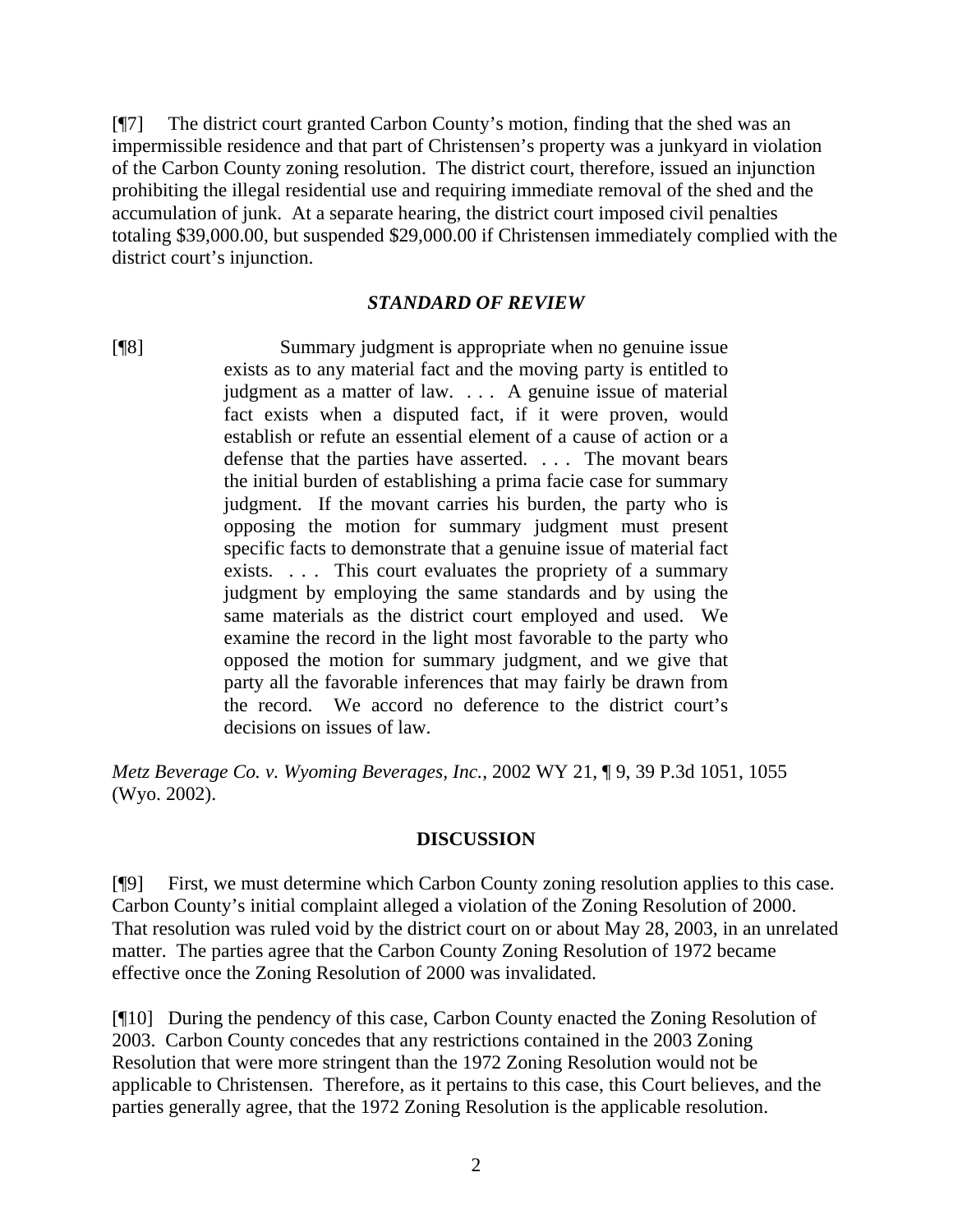## *Existence of Junkyard*

[¶11] We next turn to whether Christensen was operating a junkyard on his property within the meaning of the 1972 Zoning Resolution. The 1972 Zoning Resolution defines junkyard with specificity. The resolution mandates that, among other things, in order to qualify as a "junkyard," the property must be used "primarily for the collecting, storage, and *sale* of waste paper, rags, scrap metal, or other scrap or discarded material . . .." Carbon County Zoning Resolution of 1972, § 600.5 (emphasis added).

[¶12] The record, at best, is silent as to whether there was any sale of junk. Specifically, Christensen stated in his deposition as follows:

- Q. What's your intentions as to that iron you salvaged?
- A. Some if it I'm using to build the shed. I used it's all framed up with pipe that I got out of that. And what's left – I mean, some of it I'm going to use on that yet, and what's left I'm going to put in the garage and use it for different welding projects and jobs that I get and do.
- Q. So no intention to get rid of it. You're going to salvage it and keep it –
- A. Right.
- $Q.$  for your own use.
- A. Yes.

[¶13] The zoning resolution clearly requires that junk be sold from the property. From the foregoing, there is a strong inference that Christensen had no intention of selling the "junk." Based on the 1972 Zoning Resolution, Christensen's property would therefore not qualify as a junkyard. In any event, we believe there is at least a question of fact as to whether the property in question was a junkyard as that term is defined in the 1972 Zoning Resolution.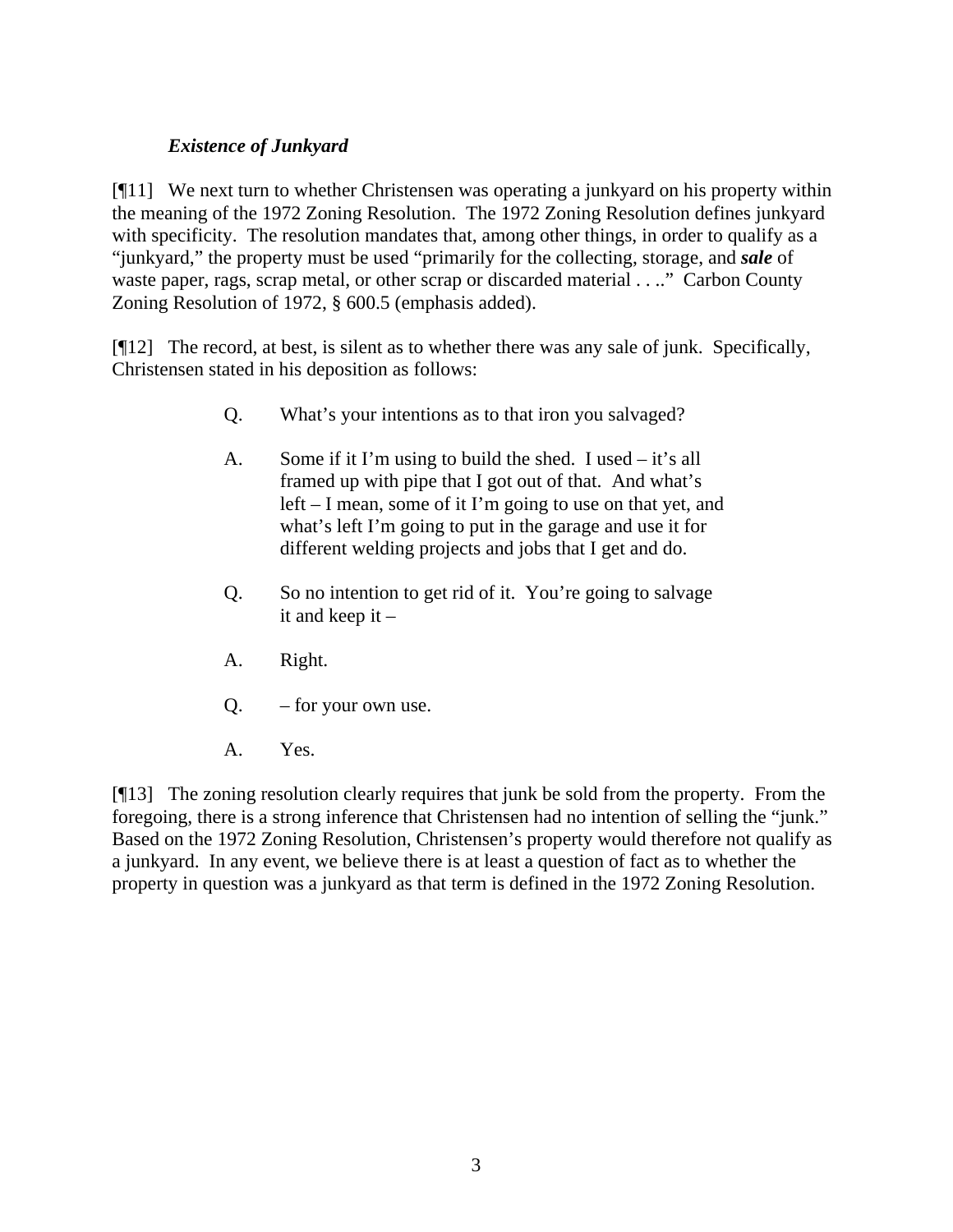## *The Illegal Residence*

[¶14] We also believe that there is a question of fact as to whether the shed was an illegal residence. The 1972 Zoning Resolution states that "[p]rimary residential uses not related to ranching and agriculture will not be permitted within this [RAM (ranching, agricultural, and mining)] district." Carbon County Zoning Resolution of 1972, § 300. The resolution goes on to define primary residence as "[a] place used for residential purposes." *Id.* at § 600. There apparently is no definition of residential purposes contained in the 1972 Zoning Resolution.

[¶15] It is clear from the deposition of Christensen that the shed was used sparingly as a place to sleep. While it had some utilities, it had no toilet or septic facilities. We believe that reasonable minds could disagree as to whether a shed without all normal utilities that was occasionally used for sleeping was truly "[a] place used for residential purposes." *Id.*

[¶16] Second, the word "primary," as contained in the resolution, must have some meaning. In interpreting a statute, we will assign words their ordinary and obvious meaning according to their arrangement and connection. *Fontaine v. Board of County Com'rs of Park County*, 4 P.3d 890, 895 (Wyo. 2000) (*quoting Flores v. Flores*, 979 P.2d 944, 946 (Wyo. 1999)). Black's Law Dictionary defines "primary" as "[f]irst; principal; chief; leading." Black's Law Dictionary 1190 ( $6<sup>th</sup>$  ed. 1990). Therefore, if the shed could be deemed a residence, there appears to be a question of fact as to whether it was "primarily" residential.

[¶17] Finally, the resolution permits a residence that is related to ranching and agriculture. Agricultural uses were defined in the resolution as "[l]and including necessary buildings and structure, which shall be used for agriculture including, but not limited to . . . grazing . . . pasturage . . . and animal . . . husbandry . . .." Carbon County Zoning Resolution of 1972, § 600. In his deposition, Christensen stated that at various times, on the subject property, he cared for and ultimately sold a substantial number of calves. Thus, if the shed could be deemed a residence, there is a question of fact as to whether it was related to agriculture. Such a use would be permissible under the resolution. We believe, based on the foregoing, that there are multiple questions of fact in the record about the status of the shed that need to be resolved.

## *The Fine*

[¶18] Christensen contends that the fine that was levied by the district court was excessive and unreasonable. This issue has been rendered moot by our finding that there are questions of fact as to whether or not Christensen's land constituted a junkyard and contained an illegal residence. The fine must be set aside unless and until the factual issues pertaining to the status of the property are resolved against Christensen.